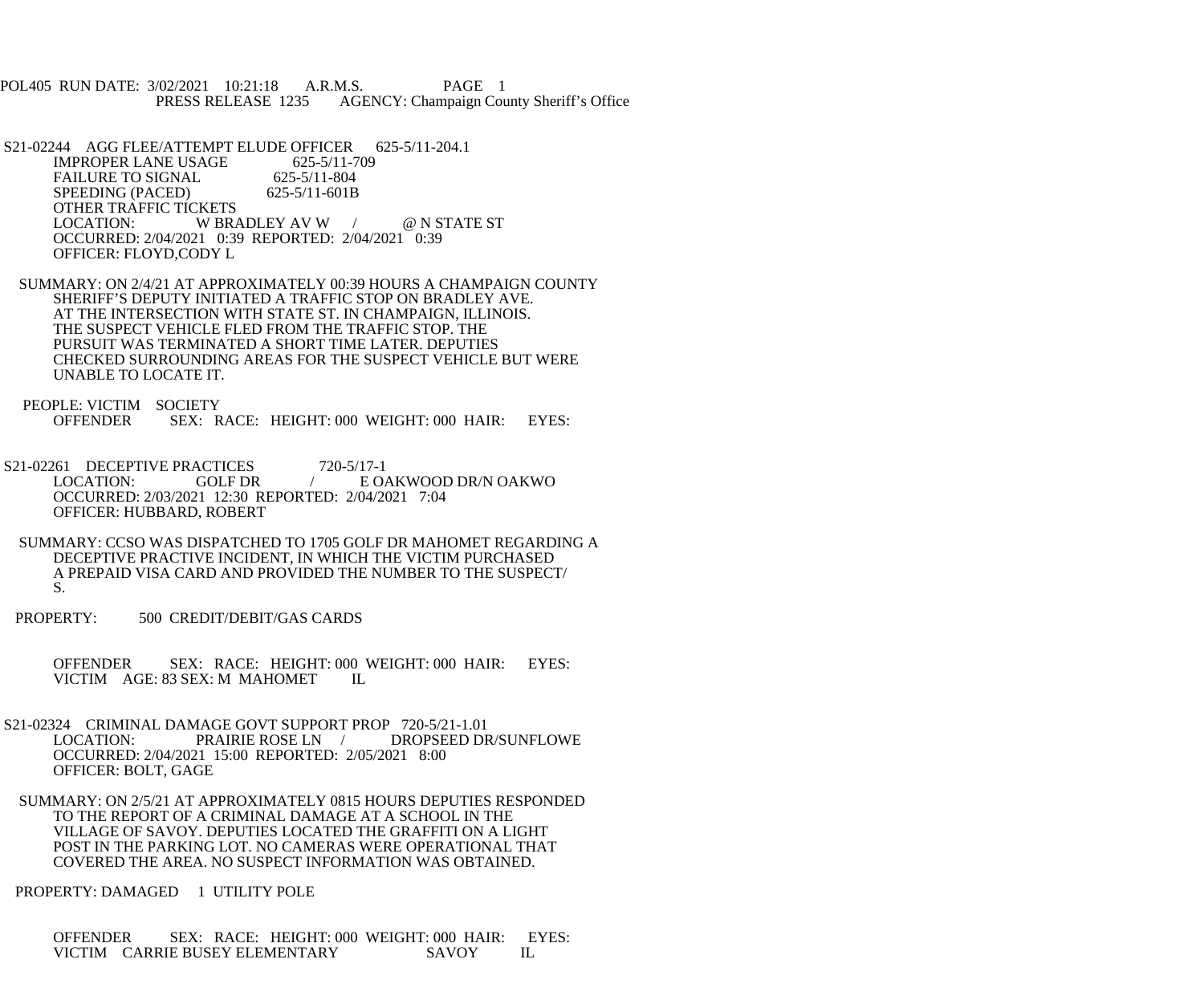POL405 RUN DATE: 3/02/2021 10:21:18 A.R.M.S. PAGE 2<br>PRESS RELEASE 1235 AGENCY: Champaign Cou AGENCY: Champaign County Sheriff's Office

S21-02337 DECEPTIVE PRACTICES 720-5/17-1 LOCATION: 00 BLOCK OF 2095E THOMASBORO OCCURRED: 2/03/2021 12:00 REPORTED: 2/05/2021 10:02 OFFICER: REIFSTECK, BRANDON

 SUMMARY: VICTIM ATTEMPTED TO OBTAIN A LOAN. SUSPECT PLACED COUNTERFEIT CHECKS INTO VICTIM'S CHECKING ACCOUNT. VICTIM WAS THEN SCAMMED INTO PURCHASING PRE-PAID DEBIT CARDS, AND SENDING THE CARD NUMBERS TO THE SUSPECT. VICTIM'S CHECKING ACCOUNT DOWN HAS A NEGATIVE BALANCE, DUE TO HER USING THE MONEY FROM THE CHECKS TO PURCHASE THE PRE-PAID CARDS.

PEOPLE: VICTIM AGE: 42 SEX: F THOMASBORO IL OFFENDER AGE: 00 SEX: RACE: HEIGHT: 000 WEIGHT: 000 HAIR: EYES: DESCR: PHONE 813-398-1454

 S21-02348 BATTERY-DOMESTIC 720-5/12-3.2 LOCATION: 00 BLOCK OF 400N BROADLANDS OCCURRED: 2/05/2021 11:55 REPORTED: 2/05/2021 11:58 OFFICER: BIALESCHKI, DOUG

SUMMARY: DISPATCHED TO DOMESTIC BATTERY. MALE SUBJECT WAS ARRESTED.

PEOPLE: VICTIM AGE: 53 SEX: F BROADLANDS IL

ARRESTS: MCKINZIE EVAN A. AGE: 18 SEX: M 2286 CR 400 N BROADLANDS IL<br>CHARGE: BATTERY-DOMESTIC 720-5/12-3.2 BATTERY-DOMESTIC CHARGE: BATTERY-DOMESTIC 720-5/12-3.2 BATTERY-DOMESTIC AT: CR 2600 E/350N BY: GOOD, ANDREW

- S21-02994 BURGLARY 720-5/19-1<br>CRIMINAL DAMAGE TO PROPERTY 720-5/21-1 CRIMINAL DAMAGE TO PROPERTY LOCATION: 500 BLOCK OF DUNLAP AV S SAVOY OCCURRED: 2/14/2021 1:00 REPORTED: 2/14/2021 10:48 OFFICER: MAYO, NICHOLAS
- SUMMARY: ON 12/14/21 DEPUTIES RESPONDED TO A BUSINESS IN SAVOY FOR A REPORT OF A BURGLARY NOT IN PROGRESS. AFTER SECURING THE SCENE, DEPUTIES NOTICED THE FRONT GLASS DOOR WAS BROKEN IN ORDER FOR THE SUSPECTS TO GAIN ENTRY INTO THE BUILDING. A GLASS DISPLAY CASE WAS ALSO BROKEN AND NUMEROUS HIGH VALUE BASKETBALL AND FOOTBALL TRADING CARDS STOLEN.

PROPERTY: DAMAGED GLASS

DAMAGED GLASS